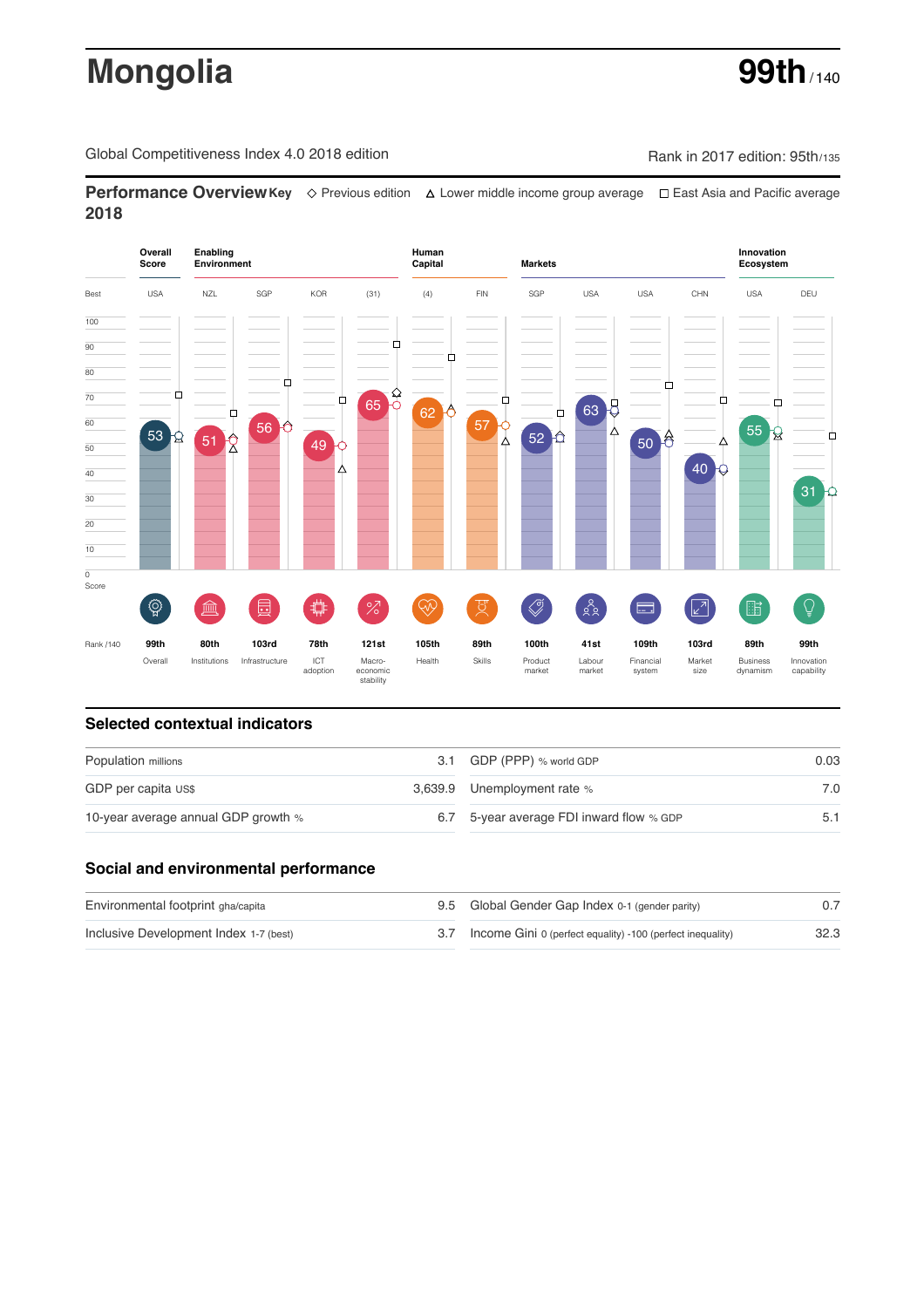## **Mongolia 99th**/140

| <b>Index Component</b>                                                             | Value                    | Score *            | Rank/140     | <b>Best Performer</b>                |
|------------------------------------------------------------------------------------|--------------------------|--------------------|--------------|--------------------------------------|
| 寙<br>Pillar 1: Institutions 0-100 (best)                                           |                          | 51.1 $\sqrt{ }$    | 80           | <b>New Zealand</b>                   |
| Organized crime 1-7 (best)<br>1.01                                                 | 5.1                      | 67.6 ↓             | 59           | Finland                              |
| 1.02 Homicide rate /100,000 pop.                                                   | 5.7                      | 82.5 ↑             | 93           | Multiple (9)                         |
| 1.03 Terrorism incidence 0 (very high) -100 (no incidence)                         | 100.0                    | $100.0 =$          | $\mathbf{1}$ | Multiple (24)                        |
| 1.04 Reliability of police services 1-7 (best)                                     | 4.1                      | 52.5 $\sqrt{ }$    | 82           | Finland                              |
| 1.05 Social capital 0-100 (high)                                                   | 57.1                     | 57.1 ↑             | 28           | Australia                            |
| 1.06 Budget transparency 0-100 (best)                                              | 46.2                     | $46.2 =$           | 90           | Multiple (2)                         |
| 1.07 Judicial independence 1-7 (best)                                              | 2.8                      | 30.0 $\sqrt{ }$    | 113          | Finland                              |
| 1.08 Efficiency of legal framework in challenging regulations 1-7 (best)           | 3.3                      | 38.9 ↓             | 67           | Finland                              |
| 1.09 Freedom of the press 0-100 (worst)                                            | 29.1                     | 71.0 ↓             | 58           | Norway                               |
| 1.10 Burden of government regulation 1-7 (best)                                    | 3.0                      | $33.3 +$           | 104          | Singapore                            |
| 1.11 Efficiency of legal framework in settling disputes 1-7 (best)                 | 2.9                      | $31.7 +$           | 112          | Singapore                            |
| 1.12 E-Participation Index 0-1 (best)                                              | 0.74                     | 73.6 个             | 62           | Multiple (3)                         |
| 1.13 Future orientation of government 1-7 (best)                                   | 2.5                      | 25.6 $\sqrt{ }$    | 128          | Singapore                            |
| 1.14 Incidence of corruption 0-100 (best)                                          | 36.0                     | 36.0 $\sqrt{ }$    | 87           | New Zealand                          |
| 1.15 Property rights 1-7 (best)                                                    | 3.6                      | 43.2 $\sqrt{ }$    | 120          | Finland                              |
| 1.16 Intellectual property protection 1-7 (best)                                   | 3.2                      | 36.1 $\sqrt{ }$    | 127          | Finland                              |
| 1.17 Quality of land administration 0-30 (best)                                    | 14.5                     | $48.3 =$           | 74           | Singapore                            |
| 1.18 Strength of auditing and reporting standards 1-7 (best)                       | 3.6                      | 43.8 ↑             | 126          | Finland                              |
| 1.19 Conflict of interest regulation 0-10 (best)                                   | 7.3                      | $73.0 =$           | 20           | Multiple (2)                         |
| 1.20 Shareholder governance 0-10 (best)                                            | 6.0                      | $60.0 =$           | 56           | Kazakhstan                           |
| 曼<br>Pillar 2: Infrastructure 0-100 (best)                                         | $\overline{\phantom{a}}$ | 56.2 $\sqrt{ }$    | 103          | Singapore                            |
| 2.01 Road connectivity index 0-100 (best)                                          | 45.2                     | $45.2 =$           | 105          | <b>United States</b>                 |
| 2.02 Quality of roads 1-7 (best)                                                   | 3.1                      | $35.7 +$           | 110          | Singapore                            |
| 2.03 Railroad density km of roads/square km                                        | 1.2                      | $2.9 =$            | 94           | Multiple (20)                        |
| 2.04 Efficiency of train services 1-7 (best)                                       | 3.3                      | 39.0 $\sqrt{ }$    | 62           | Switzerland                          |
| 2.05 Airport connectivity score                                                    | 9,490.1                  | $31.5 +$           | 97           | Multiple (8)                         |
| 2.06 Efficiency of air transport services 1-7 (best)                               | 3.6                      | 43.2 $\sqrt{ }$    | 113          | Singapore                            |
| 2.07 Liner Shipping Connectivity Index 0-157.1 (best)                              | n/a                      | n/a                | n/a          | Multiple (4)                         |
| 2.08 Efficiency of seaport services 1-7 (best)                                     | 1.6                      | 10.7 $\uparrow$    | 137          | Singapore                            |
| 2.09 Electrification rate % pop.                                                   | 91.0                     | 91.0 $\uparrow$    | 99           | Multiple (66)                        |
| 2.10 Electric power transmission and distribution losses % output                  | 11.4                     | $92.3$ ↑           | 75           | Multiple (9)                         |
| 2.11 Exposure to unsafe drinking water % pop.                                      | 19.8                     | $81.9 =$           | 93           | Multiple (23)                        |
| 2.12 Reliability of water supply 1-7 (best)                                        | 4.1                      | 52.4 $\sqrt{ }$    | 100          | Switzerland                          |
| Pillar 3: ICT adoption 0-100 (best)                                                |                          | 48.7 ↓             | 78           | Korea, Rep.                          |
| 3.01 Mobile-cellular telephone subscriptions /100 pop.                             | 126.4                    | 100.0 $\uparrow$   | 49           | Multiple (68)                        |
| 3.02 Mobile-broadband subscriptions /100 pop.                                      | 80.8                     | n/a                | 50           | <b>United Arab Emirates</b>          |
| 3.03 Fixed-broadband Internet subscriptions /100 pop.                              | 9.3                      | 18.5 个             | 76           | Switzerland                          |
| 3.04 Fibre Internet subscriptions /100 pop.                                        | 2.3                      | n/a                | 45           | Korea, Rep.                          |
| 3.05 Internet users % pop.                                                         | 22.3                     | $22.3 +$           | 115          | Iceland                              |
| $\frac{1}{6}$<br>Pillar 4: Macroeconomic stability 0-100 (best)                    | $\overline{a}$           | 65.0 $\sqrt{ }$    | 121          | Multiple (31)                        |
| 4.01 Inflation annual % change                                                     | 2.6                      | $100.0 =$          | 1            | Multiple (74)                        |
| 4.02 Debt dynamics 0-100 (best)                                                    | 30.0                     | $30.0 \; \text{V}$ | 137          | Multiple (36)                        |
| Qÿ<br>Pillar 5: Health 0-100 (best)                                                | $\overline{a}$           | 62.2 $\uparrow$    | 105          | Multiple (4)                         |
| 5.01 Healthy life expectancy years                                                 | 59.9                     | 62.2 ↑             | 104          | Multiple (4)                         |
|                                                                                    | $\overline{a}$           |                    |              |                                      |
| 섯<br>Pillar 6: Skills 0-100 (best)                                                 |                          | 57.4 $\uparrow$    | 89           | <b>Finland</b>                       |
| 6.01 Mean years of schooling Years                                                 | 9.5                      | $63.3 =$           | 69           | Finland                              |
| 6.02 Extent of staff training 1-7 (best)                                           | 3.6                      | 43.8 个             | 95           | Switzerland                          |
| 6.03 Quality of vocational training 1-7 (best)                                     | 3.5                      | 42.0 ↑             | 110          | Switzerland                          |
| 6.04 Skillset of graduates 1-7 (best)                                              | 3.4                      | 40.2 $\sqrt{ }$    | 120          | Switzerland                          |
| 6.05 Digital skills among population 1-7 (best)                                    | 3.7                      | 45.7 ↑             | 94           | Sweden                               |
| 6.06 Ease of finding skilled employees 1-7 (best)                                  | 2.6                      | 27.3 ↓             | 139          | <b>United States</b>                 |
| 6.07 School life expectancy Years<br>6.08 Critical thinking in teaching 1-7 (best) | 15.5<br>2.8              | 85.9 个<br>$30.2$ 1 | 42<br>116    | Multiple (9)<br><b>United States</b> |
| 6.09 Pupil-to-teacher ratio in primary education Ratio                             | 29.7                     | 50.8 $\sqrt{ }$    | 102          | Multiple (6)                         |
|                                                                                    |                          |                    |              |                                      |